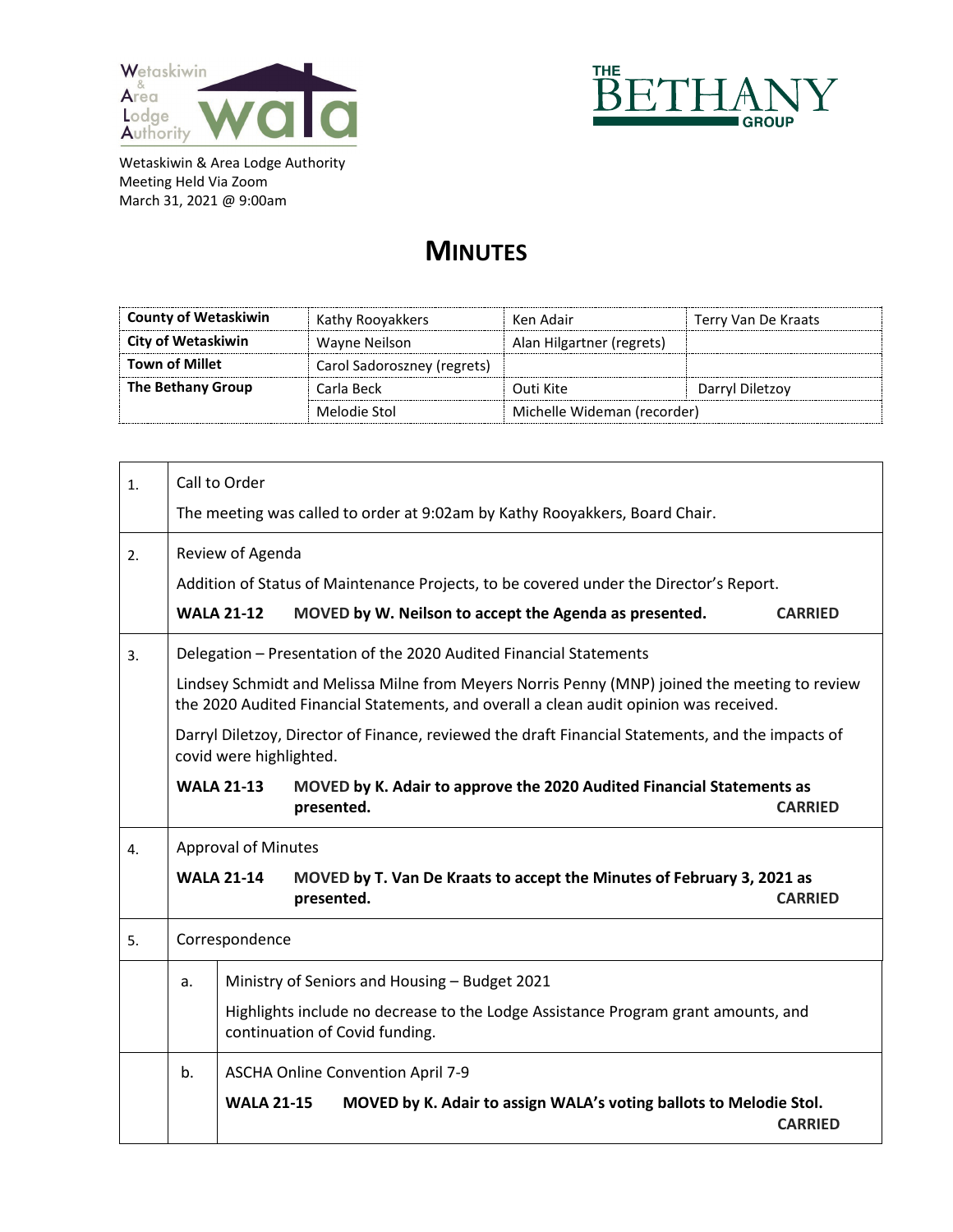



|    | c.      | ASCHA Budget 21/22 Analysis                                                                                                                                                                                                                                                                                                                                                                                                                                                                                                                                                                                                                                                                                                                                                |
|----|---------|----------------------------------------------------------------------------------------------------------------------------------------------------------------------------------------------------------------------------------------------------------------------------------------------------------------------------------------------------------------------------------------------------------------------------------------------------------------------------------------------------------------------------------------------------------------------------------------------------------------------------------------------------------------------------------------------------------------------------------------------------------------------------|
|    | d.      | Seniors Income Amounts Jan 2021                                                                                                                                                                                                                                                                                                                                                                                                                                                                                                                                                                                                                                                                                                                                            |
|    | e.      | <b>Changes to Public Reporting Guidelines</b>                                                                                                                                                                                                                                                                                                                                                                                                                                                                                                                                                                                                                                                                                                                              |
|    |         | <b>WALA 21-16</b><br>MOVED by T. Van Dr Kraats to accept the Correspondence as information.<br><b>CARRIED</b>                                                                                                                                                                                                                                                                                                                                                                                                                                                                                                                                                                                                                                                              |
| 6. | Reports |                                                                                                                                                                                                                                                                                                                                                                                                                                                                                                                                                                                                                                                                                                                                                                            |
|    | a.      | Financial Reports - for the 2 months ending February 28, 2021<br>Review of reports provided.<br>MOVED by K. Adair to accept the Financial Reports as information.<br><b>WALA 21-17</b><br><b>CARRIED</b>                                                                                                                                                                                                                                                                                                                                                                                                                                                                                                                                                                   |
|    | b.      | Occupancy Reports - for the period ending February 28, 2021<br>Currently have 5 vacancies in PHL and 8 in WPL, with one moving to a higher level of care.<br>Are seeing hesitancy to move-in for all lodges, but anticipate more interest with the vaccine<br>rollout.<br>MOVED by W. Neilson to accept the Occupancy Report as information.<br><b>WALA 21-18</b><br><b>CARRIED</b>                                                                                                                                                                                                                                                                                                                                                                                        |
|    | c.      | <b>Directors Report</b><br>Review of report prepared by Outi Kite, Director of Housing. Highlights include staff supports<br>in place to manage covid fatigue, and ongoing communications to residents and families.<br>Common areas in the self-contained buildings remain closed as per the CMOH Orders in<br>place, which is proving difficult for those residents.<br>An update was provided on the Capital Maintenance projects underway. The building and<br>grounds maintenance budgeted at \$100,000 with only \$54,000 in expenses will be<br>investigated. We do have an ongoing maintenance contract for those buildings, but expect it<br>was related to snow removal.<br>The tagline 'Caring Communities' will be reviewed at the Strategic Planning session. |
|    | d.      | Covid-19 Update<br>Residents in both lodges have received their vaccines, and all staff are now eligible as well.<br>We are asking staff to submit their vaccination status for tracking, however cannot mandate<br>or restrict their activities. We can however implement other measures, i.e. non-vaccinated<br>staff may be required to continue use of PPE even if provincial mandates are lifted. All lodge<br>staff who were eligible to receive the Critical Worker Benefit have received their payment.                                                                                                                                                                                                                                                            |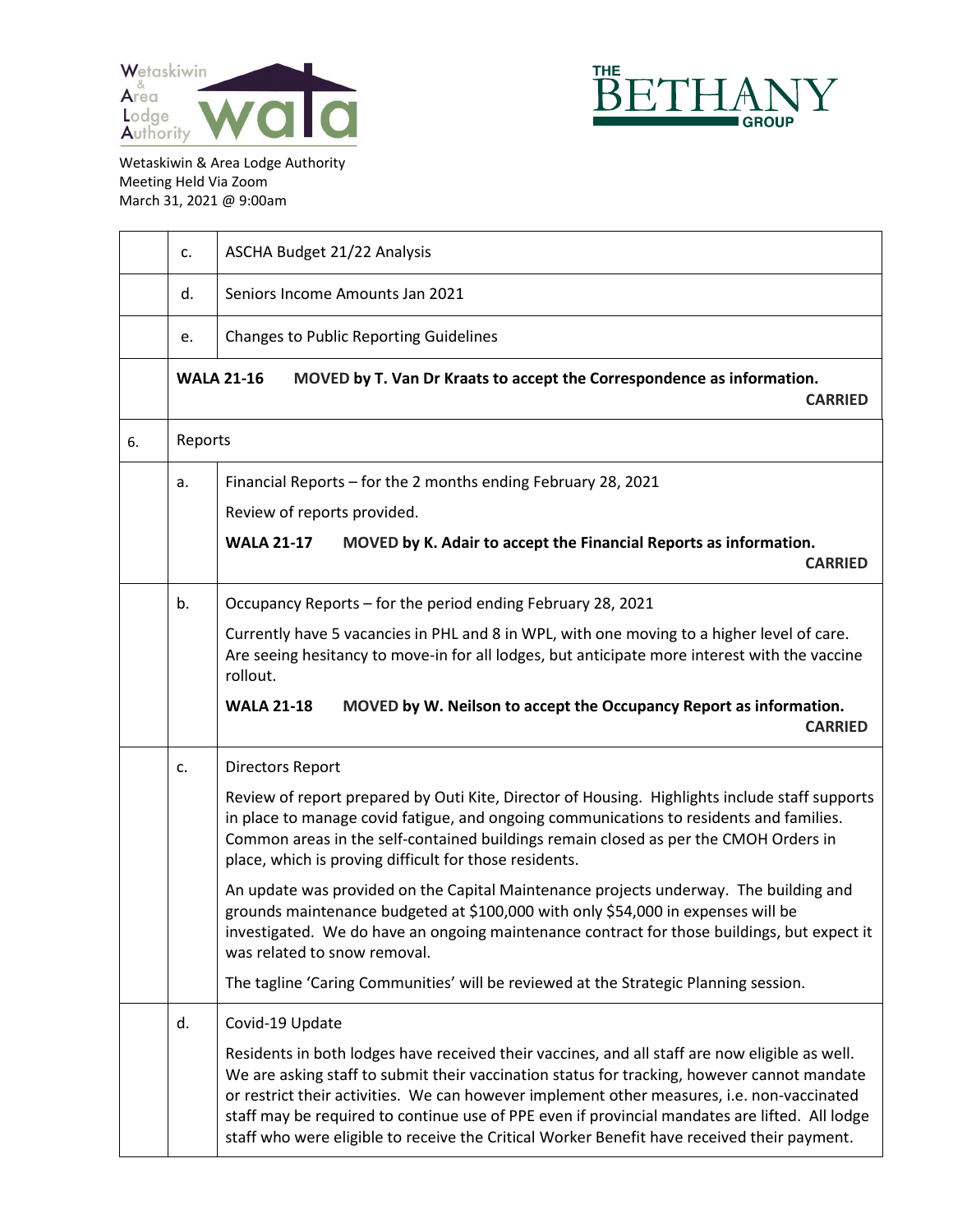



|     |                                                        | MOVED by T. Van De Kraats to accept the Directors Report and Covid Update as<br><b>WALA 21-19</b><br>information.<br><b>CARRIED</b>                                                                                                                                                                                                                                                                                                                                                                                                                                                                                                                                                                                                                                                                                                                                                                                                                                                                                  |  |  |
|-----|--------------------------------------------------------|----------------------------------------------------------------------------------------------------------------------------------------------------------------------------------------------------------------------------------------------------------------------------------------------------------------------------------------------------------------------------------------------------------------------------------------------------------------------------------------------------------------------------------------------------------------------------------------------------------------------------------------------------------------------------------------------------------------------------------------------------------------------------------------------------------------------------------------------------------------------------------------------------------------------------------------------------------------------------------------------------------------------|--|--|
| 7.  |                                                        | <b>Old Business</b>                                                                                                                                                                                                                                                                                                                                                                                                                                                                                                                                                                                                                                                                                                                                                                                                                                                                                                                                                                                                  |  |  |
|     | a.                                                     | West Pine Lodge Demographic Analysis<br>Review of report prepared by Melodie Stol, including review of census information and<br>occupancy in nearby lodges. All neighbouring lodges are currently experiencing reduced<br>occupancy due to the pandemic. Seniors do have many more housing options than were<br>previously available. Additionally, Home Care does a really good job of keeping people in<br>their home, and when they are ready to move many people skip over the lodge and go right<br>into DSL. Will be discussed further at Strategic Planning, as there are some hard questions<br>to be asked and examined.<br>Draft survey questions were presented for review. An explanation of the Lodge program<br>could be included at the beginning. The second question will be clarified to be more specific,<br>and will also include simple questions such as 'would you consider moving into WPL?' and<br>'what would make WPL more desirable to you?'. Also perhaps a breakdown of what it costs |  |  |
|     |                                                        | to live in the lodge, or remove all financial questions altogether. It was further discussed<br>ways to engage the children of seniors, as they tend to assist with the decision making.<br>Possibly a question 'have you discussed your future living considerations with your family?'.<br>A revised survey will be circulated via email for approval, to be distributed and hopefully<br>have the results prior to the Business Planning session in May.<br><b>WALA 21-20</b>                                                                                                                                                                                                                                                                                                                                                                                                                                                                                                                                     |  |  |
| 8.  |                                                        | MOVED by T. Van De Kraats to accept the Old Business as information. CARRIED<br><b>New Business</b>                                                                                                                                                                                                                                                                                                                                                                                                                                                                                                                                                                                                                                                                                                                                                                                                                                                                                                                  |  |  |
|     | a.                                                     | <b>Strategic/Business Planning Discussion</b><br>The Board decided at this time to hold Strategic Planning in May while also working through<br>the requirements for the Business Plan submission.                                                                                                                                                                                                                                                                                                                                                                                                                                                                                                                                                                                                                                                                                                                                                                                                                   |  |  |
|     |                                                        | <b>WALA 21-21</b><br>MOVED by K. Adair to accept the New Business as information<br><b>CARRIED</b>                                                                                                                                                                                                                                                                                                                                                                                                                                                                                                                                                                                                                                                                                                                                                                                                                                                                                                                   |  |  |
| 9.  | <b>Next Meeting</b><br>Wednesday May 12, 2021 @ 9:00am |                                                                                                                                                                                                                                                                                                                                                                                                                                                                                                                                                                                                                                                                                                                                                                                                                                                                                                                                                                                                                      |  |  |
| 10. |                                                        | Adjournment<br>MOVED by T. Van De Kraats that the March 31, 2021 WALA meeting adjourn at<br><b>WALA 21-22</b><br>11:00am.<br><b>CARRIED</b>                                                                                                                                                                                                                                                                                                                                                                                                                                                                                                                                                                                                                                                                                                                                                                                                                                                                          |  |  |